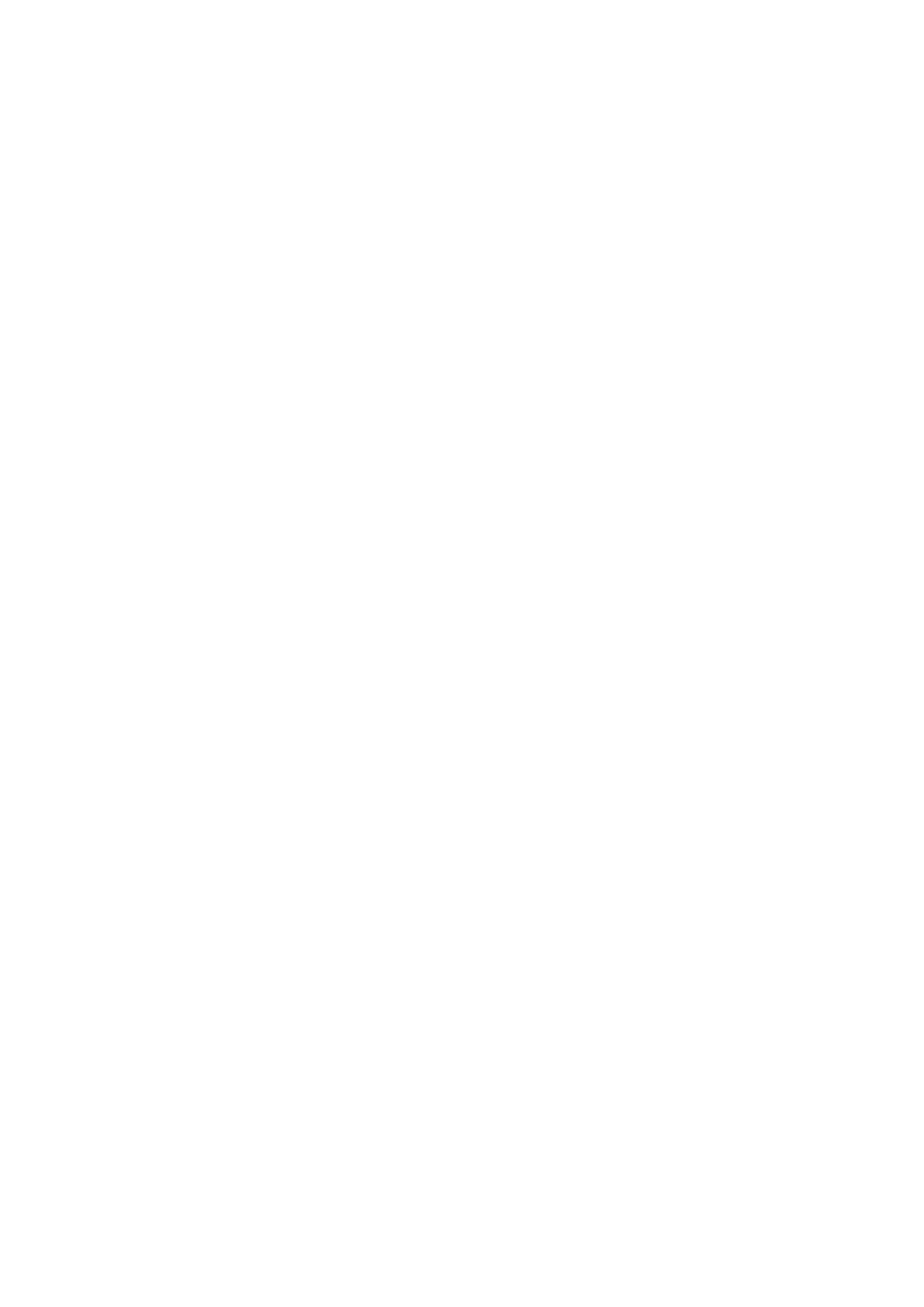# **Edmonton School OSCAR Programme**

# **WELCOME TO THE OUT OF SCHOOL CARE PROGRAMME**

# **Enrolment**

Enrolment is finalised upon completion of our Intake / Enrolment Pack. Please inform staff of any relevant changes to our enrolment details. It is crucial we have up-to-date information. We will provide breakfast afternoon tea.

# **Absences**

Once your child's name is on the roll, we expect him/her to be at the programme unless we have been notified by the parent/caregiver. Make a quick phone call to the office (09 – 8389318 or 027 5505197) before 2.30 pm. Your message is always passed on.

If we have not been notified and your child does not arrive we shall do EVERYTHING we can to locate her/ him, by checking the school grounds and with teachers then making contact with you or your emergency contact person. Your child's safety is paramount to us!

# **Collecting your Child(ren) / Young Person(s)**

If a person arrives to collect your child whose name is not on your Intake / Enrolment Pack, then we are obliged (for your child's safety) to keep your child in our care until you have been located for consent. To save embarrassment for all concerned, we would appreciate prior notification from you on this matter. Please remember that the after school programme closes at **5.30pm no exceptions**.

# **Signing your Child(ren)** *I* **Young Person(s) In & Out Register**

Each day on arrival, it is essential that you or your consented other person(s), sign your Child(ren) / Young Person(s) in the Daily Register unless you have given the supervisor authorisation to do this on your behalf.

Each day when you collect your Child(ren)*I*Young Person, it is essential that you or your consented other person(s), sign your Child(ren) out in the Daily Registerunless you have given the supervisor authorisation to do this on your behalf.

The purpose for this process is for the safety and wellbeing of your Child(ren)/Young Person(s).

# **Cost**

After school programme: \$5.00 per hour or part thereof

Morning Care programme: \$ 5.00 per day.

Morning and After School Combo \$15.00 per day per child

Late charge (After 5.30pm pick up) \$10.00 per 15mins or part thereof.

Cash Payments made to the Administrator/Co-ordinator.

You **must** pay for the days that your child is booked in whether he/she attends or not.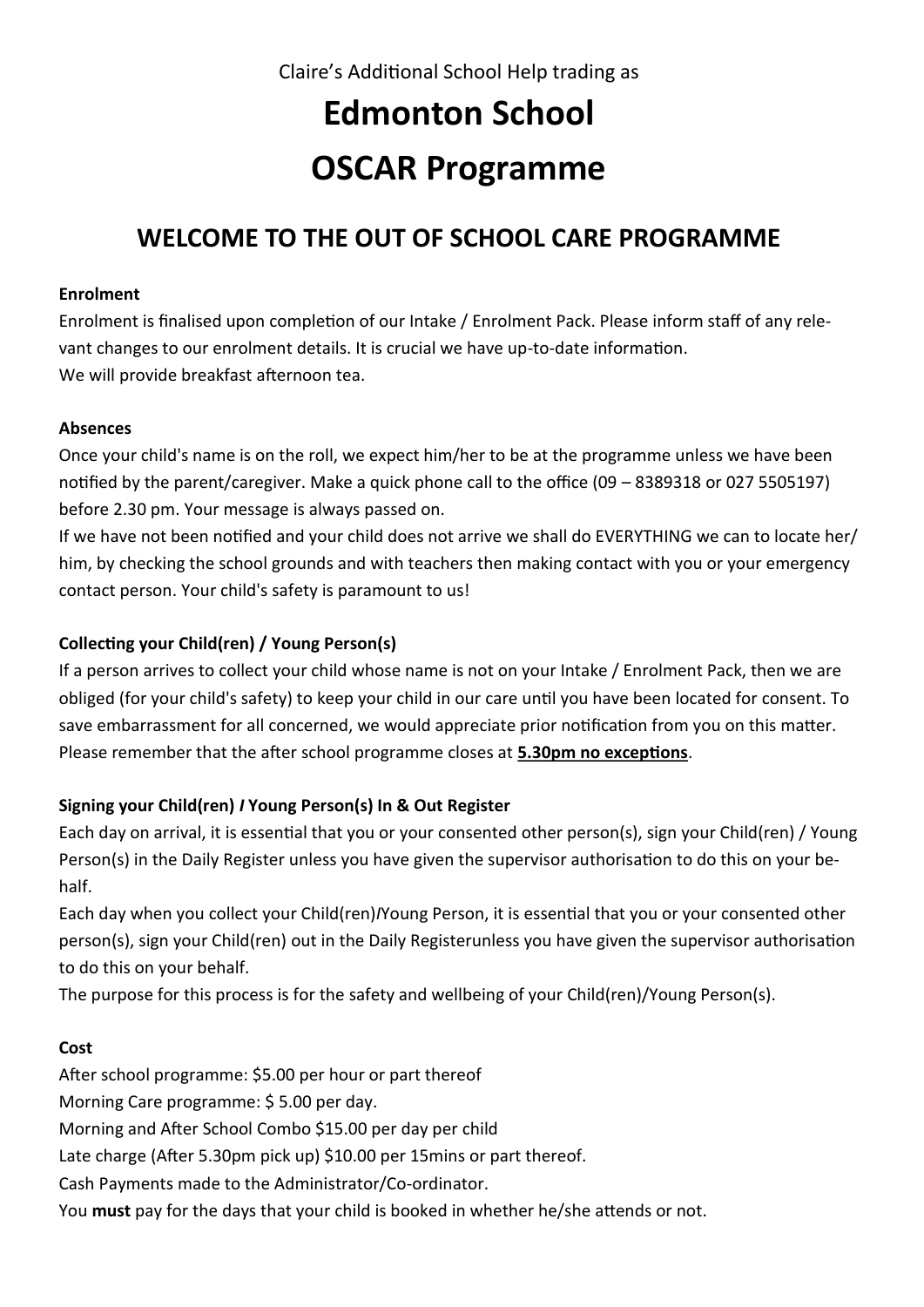# **Behaviour management**

We use behaviour management techniques that encourage positive self-esteem development. It is our goal to ensure that children and families experience an environment where they are safe, secure, respected and their dignity is protected. This is done through the use of positive reinforcement and a stimulating and varied programme to ensure against boredom. Every effort will be made to help your child settle into the programme. However, if a child's behaviour is consistently harmful to the other children, parents will be asked to remove him/her from the programme

# **Emergencies**

Our staff are trained to deal with emergencies. In the case of a serious accident involving your child the staff will contact you and take your child to the nearest medical facility. In a civil emergency the staff will remain at the centre until all children are collected.

# **Child Safety**

The programme has a detailed child protection policy, which include the reporting of any suspected child abuse to the Department of Child, Youth and Family Services (formerly CYPFA)

# **Complaints**

The programme has a complaints procedure. If you have any problems please approach the Administrator/Co-ordinator and he/she will be happy to assist you with your concerns.

# **Sick Children**

Please do not send along sick children, as we do not have the facilities to care for them. If a child becomes ill during programme hours, parents will be called and asked to collect them. If you have any queries or concerns, the Staff and Trustees are always available for you.

### **Privacy Act 2020:**

The information that you have supplied is necessary for the safe and effective operation of the OSCAR programme. All personal information requested will be destroyed at the completion of your child's time in the programme. You are welcome to review information pertaining to your child's enrolment at any time.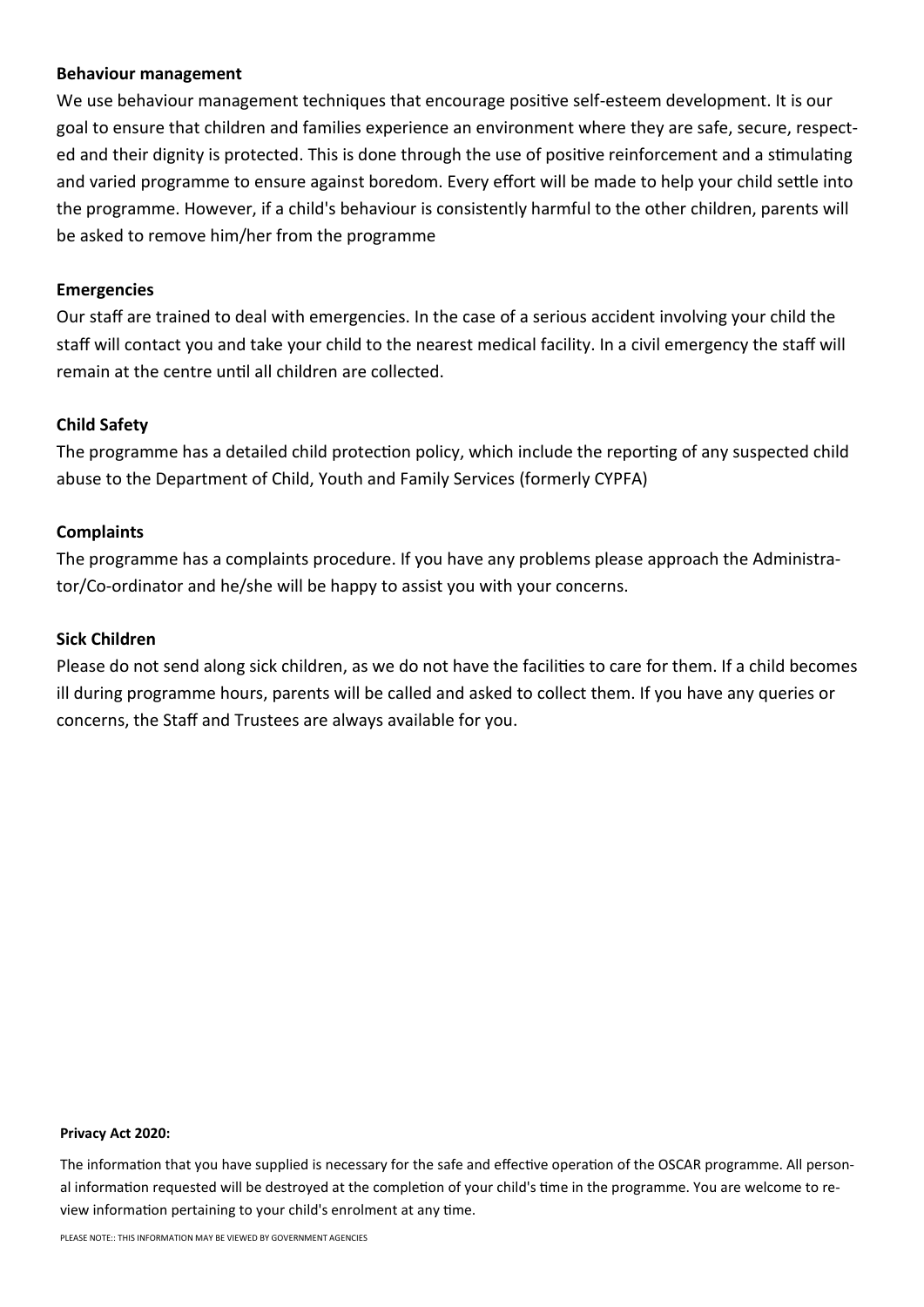# **EDMONTON PRIMARY SCHOOL**

# **Before & After School Care Program**

# **Enrolment Form**

# Child(ren)'s details

| Name(s) | <b>DOB</b> | Ethnicity |
|---------|------------|-----------|
|         |            |           |
|         |            |           |
|         |            |           |

# **Enrolment details**

Permanent / Casual (please circle) Please circle the days you would like to enrol your child **MORNING CARE:** Monday Tuesday Thursday Wednesday Friday **AFTER CARE:** Monday Tuesday Wednesday Thursday Friday **HOLIDAY CARE:** Please fill in separate form with dates.

# People authorised to collect your child(ren)

| <b>Emergency contacts</b> |  |
|---------------------------|--|
|                           |  |
|                           |  |
|                           |  |
|                           |  |
|                           |  |
|                           |  |